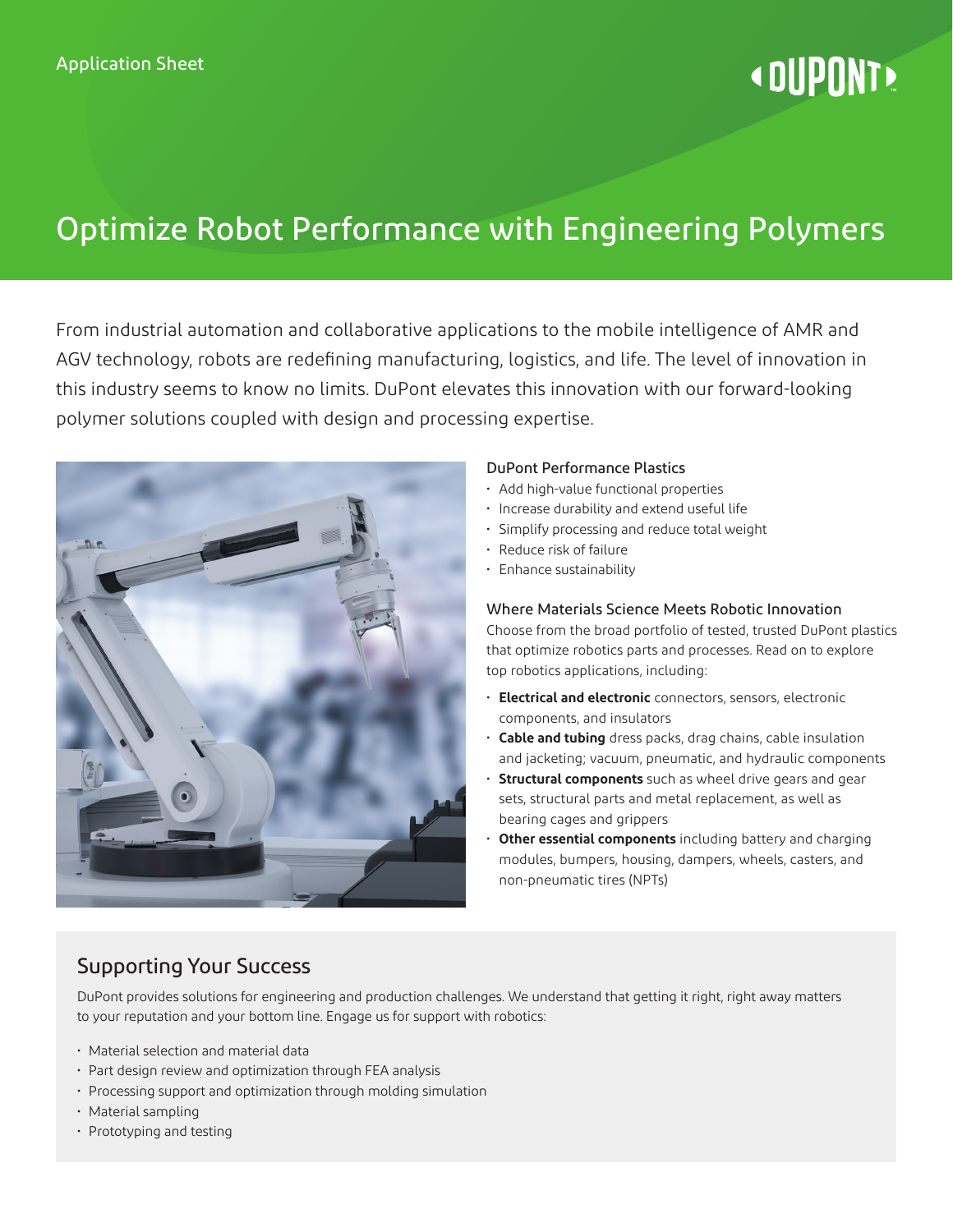|                                    | <b>DuPont Materials</b> | <b>Properties</b>                                   |
|------------------------------------|-------------------------|-----------------------------------------------------|
| <b>Dress Packs and Drag Chains</b> | Hytrel <sup>®</sup>     | Outstanding flex fatigue performance                |
|                                    | Vamac®                  | <b>Excellent oil and abrasion resistance</b>        |
|                                    |                         | High strength, low wear and friction (chains)       |
|                                    |                         | NH-FR flame retardancy<br>٠                         |
| Cable Insulation and Jacketing     | Hytrel <sup>®</sup>     | • Excellent flexural fatigue and torsional strength |
|                                    | Zytel <sup>®</sup>      | Outstanding oil, abrasion, and weather resistance   |
|                                    |                         | Non-migratory (no plasticizer), RoHS compliant      |
|                                    |                         | NH-FR VO flame retardancy                           |
|                                    |                         | · Wide working temperature range                    |
| Vacuum, Pneumatic, and             | Hytrel <sup>®</sup>     | <b>Excellent burst pressure</b>                     |
| <b>Hydraulic Components</b>        | Zytel <sup>®</sup> LCPA | • Good snapback performance                         |
|                                    |                         | Superior chemical, wear, and abrasion resistance    |
|                                    |                         | Excellent flexural fatigue strength                 |
|                                    |                         | Maintained flexibility at low temperatures          |



|                                      | <b>DuPont Materials</b> | <b>Properties</b>                                       |                                               | <b>DuPont Materi</b> |
|--------------------------------------|-------------------------|---------------------------------------------------------|-----------------------------------------------|----------------------|
| <b>Connectors</b>                    | Zytel <sup>®</sup>      | <b>Excellent electrical properties</b>                  | <b>Wheel Drive Gears and Gear sets</b>        | Delrin <sup>®</sup>  |
|                                      | Crastin <sup>®</sup>    | • NH-FR VO flame retardancy                             |                                               | Zytel <sup>®</sup>   |
|                                      |                         | • Superior flowability                                  |                                               | Zytel® HTN           |
|                                      |                         | Excellent toughness and stiffness                       |                                               |                      |
|                                      |                         | • High heat and hydrolysis resistance                   |                                               |                      |
| <b>Sensors</b>                       | Zytel <sup>®</sup>      | Dimensional stability and low warpage                   | <b>Structural Parts and Metal Replacement</b> | Zytel <sup>®</sup>   |
| for laser scanner, radar, and camera | Crastin <sup>®</sup>    | • Superior electrical, EMI shielding, and RF properties |                                               | Zytel® HTN           |
|                                      |                         | • Laser weldable and laser markable                     |                                               |                      |
|                                      |                         | • Thermally conductive material grades                  |                                               |                      |
|                                      |                         | $\cdot$ High rigidity and impact strength               |                                               |                      |
| <b>Electronic Components</b>         | $Z$ ytel <sup>®</sup>   | • NH-FR VO flame retardancy                             |                                               |                      |
| and Insulation                       | Crastin <sup>®</sup>    | <b>Excellent CTI, GWFI, and RTI performance</b>         | <b>Bearing Cages</b>                          | Zytel® HTN           |
|                                      | Rynite®                 | • Resistant to electrochemical corrosion                |                                               | Zytel <sup>®</sup>   |
|                                      |                         | Excellent electrical properties                         |                                               | Delrin®              |
|                                      |                         | Encapsulation compatible and EIS registered             |                                               |                      |





## Electrical and Electronic Applications



## Cable and Tubing Applications

|                                     | <b>DuPont Materials</b> |
|-------------------------------------|-------------------------|
| <b>Battery and Charging Modules</b> | Crastin <sup>®</sup>    |
|                                     | Zytel <sup>®</sup>      |
|                                     | Zytel <sup>®</sup> HTN  |
|                                     |                         |
| <b>Bumper, Housing, and Dampers</b> | Hytrel <sup>®</sup>     |
|                                     | Zytel <sup>®</sup>      |
|                                     |                         |
|                                     |                         |
| <b>Wheels, Casters, and NPTs</b>    | Delrin <sup>®</sup>     |
|                                     | Hytrel <sup>®</sup>     |
|                                     | Zytel®                  |
|                                     |                         |

| ials | <b>Properties</b>                                                                                                                                                                                                                                                   |
|------|---------------------------------------------------------------------------------------------------------------------------------------------------------------------------------------------------------------------------------------------------------------------|
|      | High strength and stiffness without reinforcement<br>٠<br><b>Excellent fatigue and creep resistance</b><br>$\bullet$<br>Low wear and friction<br>٠<br>· Excellent dimensional stability, low moisture pickup<br>Noise reduction<br>$\bullet$                        |
|      | Outstanding strength and specific stiffness<br>٠<br><b>Excellent dimensional stability and low warpage</b><br>$\bullet$<br>High-impact, toughened grades<br>٠<br>$\cdot$ Good surface finish<br>High-temperature resistance<br>. .<br>Easy processing and high flow |
|      | <b>Excellent balance of strength and flexibility</b><br>$\bullet$<br>High heat and chemical resistance<br>$\bullet$<br>Excellent stiffness and dimensional stability<br>$\bullet$<br>Low wear and friction<br>٠<br>Noise reduction                                  |

| ials                                  | <b>Properties</b>                                                                                                                                                                                                                   |
|---------------------------------------|-------------------------------------------------------------------------------------------------------------------------------------------------------------------------------------------------------------------------------------|
| ٠<br>$\bullet$<br>$\bullet$<br>٠<br>٠ | <b>Excellent electrical and mechanical properties</b><br><b>NH-FR VO flame retardancy</b><br>Electrically friendly heat stabilization<br>Good dimensional stability and easy processing<br>Thermal shock and heat resistance        |
| ٠<br>$\bullet$<br>٠                   | Outstanding damping and impact properties<br><b>Excellent low temperature flexibility and toughness</b><br>Easy processing for complex designs<br>Good dimensional stability<br>Good surface finish                                 |
| ٠<br>٠<br>٠<br>٠                      | Outstanding creep and flex fatigue performance<br>Excellent low-temperature flexibility and toughness<br>High flow and over-molding compatible<br>Broad service temperature (-40°C to 150°C)<br>Wide range of hardness and softness |

## Structural Component Applications

#### Other Essential Components